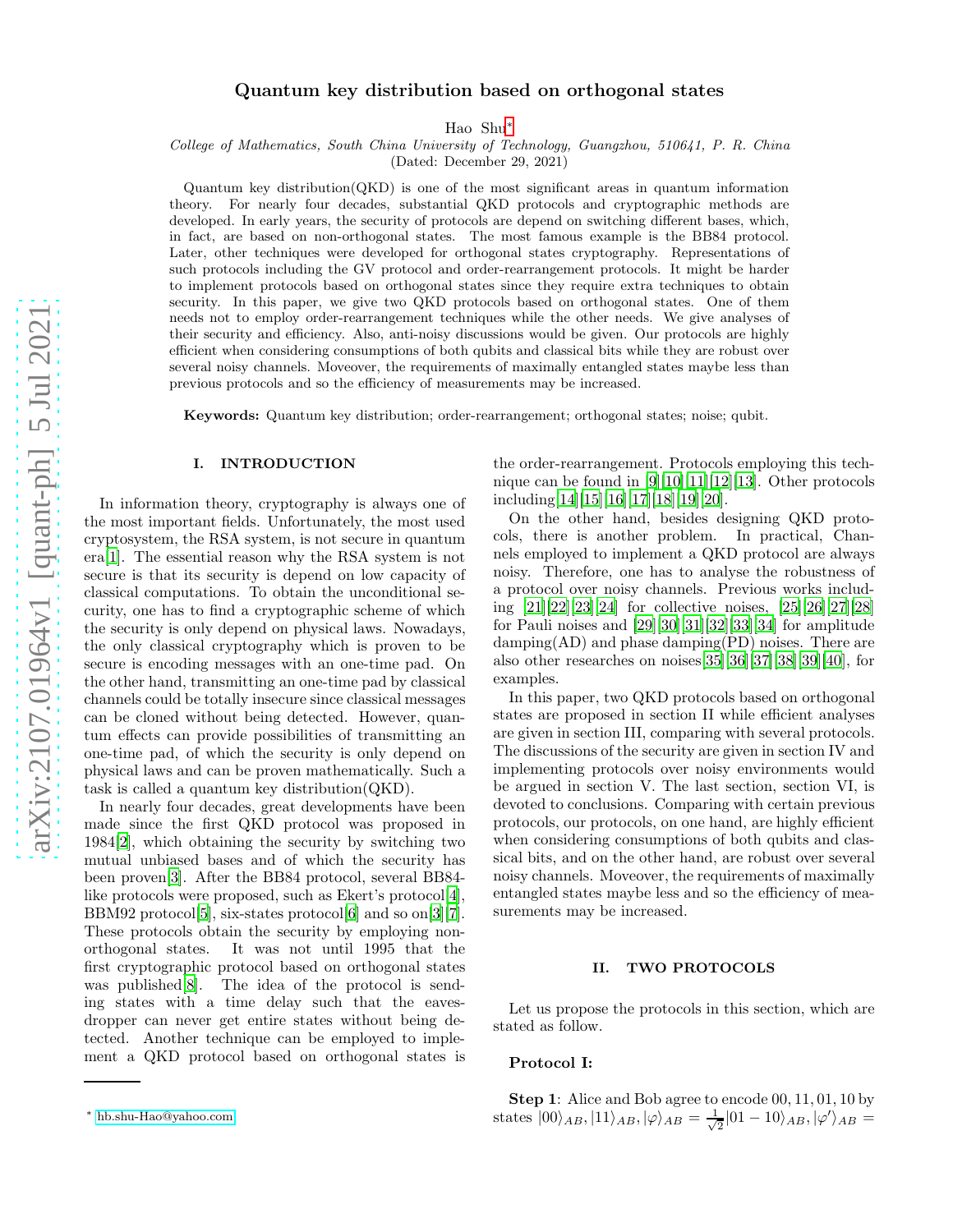$\frac{1}{\sqrt{2}}$  $\frac{1}{2}$ |01 + 10 $\rangle_{AB}$ , respectively, in  $C^2 \otimes C^2$ .

Step 2: To share a N 2-bits key string, Alice creates a string of 2N states chosen randomly in  $S =$  $\{ |00\rangle_{AB}, |11\rangle_{AB}, |\varphi\rangle_{AB}, |\varphi'\rangle_{AB} \}$  which is only known by her.

**Step 3:** Alice creates  $\frac{N}{2}$  decoy states, all be  $|+\rangle$  = √ 1  $\frac{1}{2}|0+1\rangle_B$  and inserts them in the states string in step 2 randomly. Now Alice has a states string with 2.5N states and she records the positions of decoy states by a 2.5Nbits string  $r = r_1 r_2, ... r_{2.5N}$ . In more details,  $r_i = 1$  if the i-th state is a decoy state and  $r_i = 0$ , otherwise.

Step 4: Alice sends partite B of the states string to Bob.

Step 5: After receiving the particles, Bob publicly announces this fact.

Step 6: After Alice receives Bob's receipt, she sends partite A of the states string to Bob together with the string r.

Step 7: Bob receives the states string and the string r. He then measures decoy states via basis  $\Big\{\ket{+}=\frac{1}{\sqrt{2}}$  $\frac{1}{2}|0+1\rangle, |-\rangle = \frac{1}{\sqrt{2}}$  $\frac{1}{2}|0+1\rangle$ , and other states via basis  $S = \{ |00\rangle_{AB}, |11\rangle_{AB}, |\varphi\rangle_{AB}, |\varphi'\rangle_{AB} \}.$ 

Step 8: Alice and Bob run checking procedures as follow. Bob publishes all his outcomes on decoy states and the outcomes on half of other states (let us called them checking states) chosen randomly. Bob publishes his outcomes on checking states together with the positions of them. Alice checks whether the checking states are agreed with what she created while Bob checks whether the decoy states are  $|+\rangle$ . They calculate the error rates.

Step 9: If the error rates are acceptable on both decoy states and checking states, Alice and Bob agree a secret key by the outcomes of remaining N states, which are neither decoy states nor checking states.

Step 10: Alice and Bob repeat the above procedure until they share a sufficiently long secret key and run error correcting procedures or private amplified procedures if needed.

### Protocol II:

Step 1: Alice and Bob agree to encode 00, 11, 01, 10 by states  $|00\rangle_{AB}, |11\rangle_{AB}, |\varphi\rangle_{AB} = \frac{1}{\sqrt{3}}$  $\frac{1}{2} |01 - 10\rangle_{AB}, |\varphi'\rangle_{AB} =$ √ 1  $\frac{1}{2}$ |01 + 10)<sub>AB</sub>, respectively, in  $\overline{C^2} \otimes C^2$ .

Step 2: To share a N 2-bits key string, Alice creates a string of 2N states chosen randomly in  $S =$  $\{ |00\rangle_{AB}, |11\rangle_{AB}, |\varphi\rangle_{AB}, |\varphi'\rangle_{AB} \}$  which is only known by her.

Step 3: Alice divides the 2N states into N blocks such that each block includes two adjacent states. Alice chooses a random N-bits string  $s = s_1, s_2, ..., s_N$  and exchanges the order of B partite of the first state and the A partite of the second state in the i-th block if  $s_i = 1$ .

Step 4: Alice sends all partite of the states string to Bob.

Step 5: After receiving the particles, Bob publicly announces this fact.

Step 6: After Alice receives Bob's receipt, she sends the string s to Bob.

Step 7: Now, Bob has the states string and the string s. He then reorders the states by informations of the string s, recovering them and then measures via basis S.

Step 8: Alice and Bob run a checking procedure as follow. Bob publishes the positions and outcomes on half of states (let us called them checking states) chosen randomly. Alice checks whether the checking states are agreed with what she created and calculates the error rate.

Step 9: If the error rate is acceptable, Alice and Bob agree a secret key by the outcomes of remaining N states, which are not employed as checking states.

Step 10: Alice and Bob repeat the above procedure until they share a sufficiently long secret key and run error correcting procedures or private amplified procedures if needed.

## III. ANALYSES OF THE PROTOCOLS

Before given a secure proof, let us give analyses of the protocols.

#### A. Efficiency

In protocol I, to generate a N 2-bits key string, Alice and Bob consume 2N states in  $C^2 \otimes C^2$  and  $\frac{N}{2}$  single qubit states. Totally, they consume 4.5N qubits. And on the other hand, Alice and Bob consume 2.5N classical bits for publishing the string r, 2N classical bits for publishing the positions of checking states and 2N classical bits for the outcomes of N checking states. In more details, for example, Bob sends a string  $b = b_1b_2, ..., b_{2N}$  to Alice and  $b_i = 0$  means that the i-th state is not a checking state, and  $b_i = 1$ , otherwise. And for the N checking states, Bob sends a string  $c = c_1c_2, ..., c_N$  to Alice and  $c_j = 0, 1, 2, 3$  means that the outcome of the j-th state is  $|00\rangle, |11\rangle, |\varphi\rangle, |\varphi'\rangle$ , respectively. Of course, they have to consume another three classical bits including Bob declaring his receipt in step 5, Alice and Bob publishing whether their errors checking procedures are passed. The total classical bits needed (for classical communications) in such a protocol are nearly 6.5N bits. Equivalently, they consume nearly 2.25N qubits and 3.25N classical bits for a N-bits key string.

In protocol II, to generate a N 2-bits key string, Alice and Bob consume 2N states in  $C^2 \otimes C^2$ . Totally, they consume 4N qubits. And on the other hand, Alice and Bob consume N classical bits for publishing the string s, 2N classical bits for publishing the positions of checking states and 2N classical bits for the outcomes of N checking states. In more details, for example, Bob sends a string  $d = d_1 d_2, ..., d_{2N}$  to Alice and  $d_i = 0$  means that the i-th state is not a checking state, and  $d_i = 1$ , otherwise. And for the N checking states, Bob sends a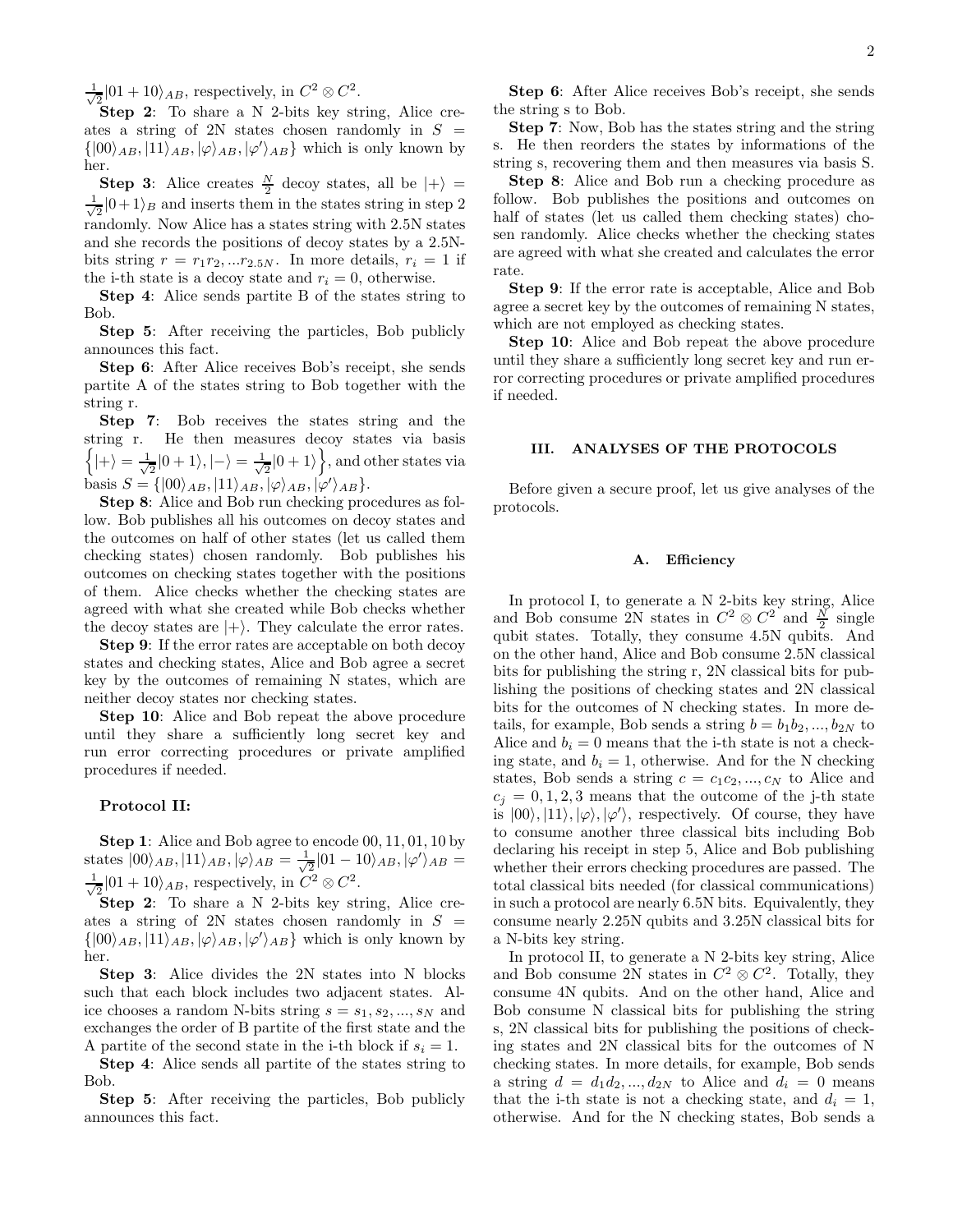string  $e = e_1 e_2, ..., e_N$  to Alice and  $e_j = 0, 1, 2, 3$  means that the outcome of the j-th state is  $|00\rangle, |11\rangle, |\varphi\rangle, |\varphi'\rangle,$ respectively. Of course, they have to consume another two classical bits including Bob declaring his receipt in step 5, Alice publishing whether the errors checking procedure is passed. The total classical bits (for classical communications) needed in such a protocol are nearly 5N bits. Equivalently, they consume nearly 2N qubits and 2.5N classical bits for a N-bits key string.

#### B. Comparing with provious protocols

Note that in the ordinary BB84 protocol[\[2\]](#page-7-1), to agree a N-bits key string, Alice and Bob have to consume 4N qubits, 4N classical bits for Bob informing Alice which basis he chooses to measure the states, 4N classical bits for Alice informing Bob which states are decorded, 2N classical bits for Alice informing Bob which states are checking states and N classical bits for Alice informing Bob the outcomes on checking states. Totally, they consume nearly 4N qubits and 11N classical bits.

In the modified BB84 protocol[\[3\]](#page-7-2) with a Hadamard gate, it consumes 2N qubits and 2N classical bits for publishing operations on states and 2N classical bits for publishing positions of checking states and another N classical bits for publishing outcomes on checking states. Totally, it consumes 2N qubits and nearly 5N classical bits for a N-bits key string.

In previous protocols based on order-rearrangement of orthogonal states $[9][10][11][12][13]$  $[9][10][11][12][13]$  $[9][10][11][12][13]$  $[9][10][11][12][13]$  $[9][10][11][12][13]$ , the consumptions of qubits and classical bits are not less than protocol II above. For example, in [\[9\]](#page-7-8), the consumption of states is equal to protocol II but has to employ more entangled states and a full Bell measurement, which is difficult to implement, for the reason that the efficiency of a Bell measurement is low, in experimental, nowadays. Protocol II needs not to measure a full set of Bell states, which might be more efficient when implementing. And on the other hand, the previous protocol requires a fourstates rearrangement in four cases while protocol II only requires a two-states rearrangement in two cases, and so could be more realistic.

In addition, our protocols could be more robust over noisy channels than previous protocols. For examples, BB84 protocol and the previous order-rearrangement protocol might not be implemented over collective dephasing(CD) noisy channels. However, our protocols above can immune CD noises. The discussions of noises would be given in section V.

### IV. SECURITY

Let us discuss the security of the protocols. Assume that there is an eavesdropper, says Eye, who wants to steal the secret key of Alice and Bob. We would assume 3

that Alice and Bob hold authenticated classical channels which might not be private, and quantum channels without any further assumption. That means that Eve might eavesdrop the classical communications but with no abilities to forge messages or pretend to be one of the legitimated parties, while she can do anything under physical laws in quantum channels. The security means that Eve can not get enough informations on the secret key or she would create errors which are detectable by checking procedures with high probabilities. We also assume that Eve provides a collective attack, that is Eve attacks every state Alice sent by the same method.

For Eve, she mainly has three kinds of attacks. She might intercept a state sent by Alice and implement one of the three actions. Firstly, she might take the state herself and send another state created by her to Bob (let us called this a substituted attack), instead. Secondly, she might measure the state and resend it to Bob (let us called this a measure-resend attack). Thirdly, she might add an auxiliary partite (her partite) then do a transformation, resending the state to Bob (let us called this a purified attack). Let us also assume that in protocol I, Eve can implement different attacks on states sent in step 4 and step 6.

### A. purified attack

Let us analyse purified attacks firstly. For such attacks, the decoy states in the protocol I (step 3) can be aborted, and so the efficiency can be increased.

## 1. Eve purifies via single qubits

If Eve purifies states sent by Alice via single qubits, the security of the protocols (both protocol I and protocol II) can correspond to previous protocols, such as [\[17\]](#page-8-4) or [\[9\]](#page-7-8). For example, if Eve purifies states sent by Alice via basis  $\{|j\rangle|j=0,1\},\$ which would change states  $|00\rangle, |11\rangle, |\varphi\rangle, |\varphi'\rangle$  into  $|00\rangle_{AB}|00\rangle_{EE'} , |11\rangle_{AB}|11\rangle_{EE'}, |\varphi_p\rangle_{ABEE'} = \frac{1}{\sqrt{2}}$  $\frac{1}{2}|0101 1010\rangle_{ABEE'}, |\varphi'_p\rangle_{ABEE'} = \frac{1}{\sqrt{2}}$  $\frac{1}{2}$ |0101 + 1010 $\rangle_{ABEE'}$ , respectively, where E and E' are partite of Eve's. However, Alice and Bob can detect Eve on checking states  $|\varphi\rangle$  or  $|\varphi'\rangle$ . In more details,  $|\varphi_p\rangle_{ABEE'} = \frac{1}{\sqrt{2}}$  $\frac{1}{2}|0101 1010\rangle_{ABEE'} = \frac{1}{\sqrt{2}}$  $\frac{1}{2}(|\varphi\rangle|\varphi'\rangle + |\varphi'\rangle|\varphi\rangle)_{ABEE'}$ . When Bob measuring the state via basis S on partite A and B, he will get an outcome  $|\varphi\rangle$  or  $|\varphi'\rangle$  with equal probabilities. The calculation of  $|\varphi'\rangle$  is essentially same. The error rate created by Eve and detectable by Alice and Bob is now  $\frac{1}{4}$ , for Alice and Bob choose an entangled state for checking with probability  $\frac{1}{2}$  and get an error outcome with probability  $\frac{1}{2}$ , if so.

If Eve purifies states via other bases, the arguments are similar. We note that if so, errors might occur on all checking states. For example, Eve purifies states via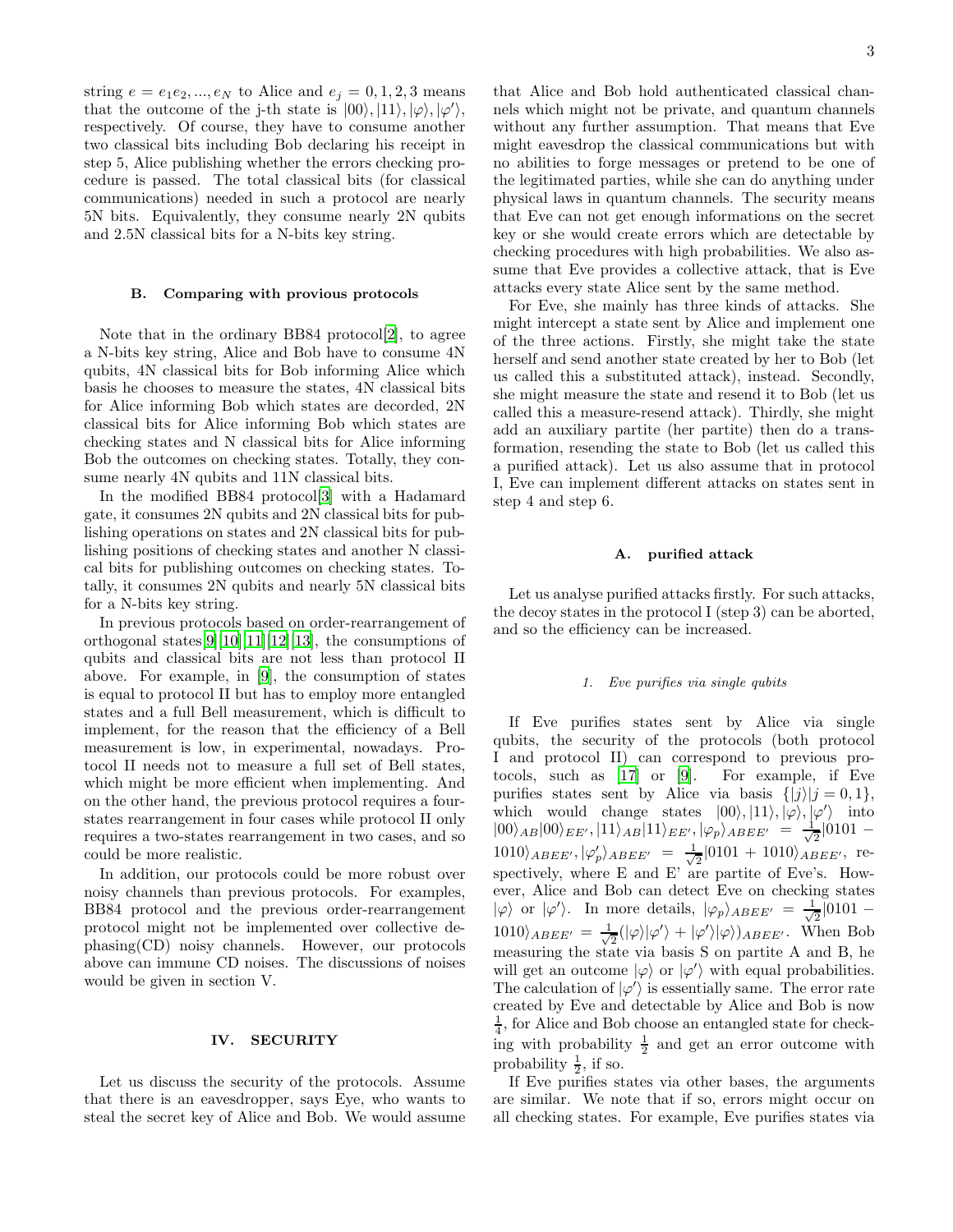basis  $\Big\{ |+\rangle = \frac{1}{\sqrt{2}}$  $\frac{1}{2}|0+1\rangle, |-\rangle = \frac{1}{\sqrt{2}}$  $\frac{1}{2}|0+1\rangle$ , then an error occurs with probability  $\frac{1}{2}$  for every checking state and so the error rate is  $\frac{1}{2}$ .

### 2. Eve purifies via two-qubits state

Now assume that Eve attacks by purifying states via S. This attack is not suitable for protocol I since in protocol I, Eve can only obtain one partite of states in the same time, if she tries to employ such an attack. Let us analyse

for protocol II.

Since Alice changes the order of two partite of two states, Eve guesses the right order with probability  $\frac{1}{2}$ . If she guesses the order wrong, she will purify the states wrong and creating errors and can be detected with probabilities. In more details, let a block of two states be  $|b\rangle_{xy} = |x\rangle_{12}|y\rangle_{34}$ , where  $|x\rangle$  and  $|y\rangle$  are states in S. If Eve guesses the order of states wrong, she will purify states via S on partite 1, 3, and partite 2, 4, respectively.  $|b\rangle_{xy}$  can be one of

$$
b_{\varphi\varphi} = |\varphi\rangle_{12}|\varphi\rangle_{34}, b_{\varphi'\varphi'} = |\varphi'\rangle_{12}|\varphi'\rangle_{34}, b_{00} = |00\rangle_{12}|00\rangle_{34}, b_{11} = |11\rangle_{12}|11\rangle_{34}, \n b_{\varphi\varphi'} = |\varphi\rangle_{12}|\varphi'\rangle_{34}, b_{\varphi'\varphi} = |\varphi'\rangle_{12}|\varphi\rangle_{34}, b_{\varphi 0} = |\varphi\rangle_{12}|00\rangle_{34}, b_{0\varphi} = |00\rangle_{12}|\varphi\rangle_{34}, \n b_{\varphi'0} = |\varphi'\rangle_{12}|00\rangle_{34}, b_{0\varphi'} = |00\rangle_{12}|\varphi'\rangle_{34}, b_{\varphi 1} = |\varphi\rangle_{12}|11\rangle_{34}, b_{1\varphi} = |11\rangle_{12}|\varphi\rangle_{34}, \n b_{\varphi'1} = |\varphi'\rangle_{12}|11\rangle_{34}, b_{1\varphi'} = |11\rangle_{12}|\varphi'\rangle_{34}, b_{01} = |00\rangle_{12}|11\rangle_{34}, b_{10} = |11\rangle_{12}|00\rangle_{34}.
$$
\n
$$
(1)
$$

with equal probabilities. Let us calculate the error rate for each case. Assume that  $|b\rangle_{xy}$  becomes  $|b\rangle_{xyp}$ 

after being purified via S on partite 1, 3 and partite 2, 4, respectively. And let Eve's partite be  $E_1, E_2, E_3, E_4$ .

$$
b_{\varphi'\varphi'} = |\varphi'\rangle_{12}|\varphi'\rangle_{34} = \frac{1}{2}|0101 + 0110 + 1001 + 1010\rangle_{1234} = \frac{1}{2}|0011 + 0110 + 1001 + 1100\rangle_{1324}
$$
  
\n
$$
= \frac{1}{2}|0011 + \varphi'\varphi' - \varphi\varphi + 1100\rangle_{1324}.
$$
  
\n
$$
b_{\varphi'\varphi'p} = \frac{1}{2}|00110011 + \varphi'\varphi'\varphi' - \varphi\varphi\varphi\varphi + 11001100\rangle_{1324E_1E_2E_3E_4}
$$
  
\n
$$
= \frac{1}{4}(|0011\rangle|\varphi'\varphi' - \varphi\varphi\rangle + |1100\rangle|\varphi'\varphi' - \varphi\varphi\rangle + |\varphi\varphi\rangle|0011 + 1100 - \varphi'\varphi' - \varphi\varphi\rangle
$$
  
\n
$$
+ |\varphi'\varphi'\rangle|0011 + 1100 + \varphi'\varphi' + \varphi\varphi\rangle + |\varphi\varphi'\rangle|0011 - 1100\rangle + |\varphi'\varphi\rangle|0011 - 1100\rangle)_{1234E_1E_2E_3E_4}.
$$
  
\n(2)

The probability of getting the correct outcome by measuring via S on partite 1, 2 is  $\frac{3}{10}$  and so the error rate is  $\frac{7}{10}$ . Similarly, error rates for  $b_{\varphi \varphi p}$ ,  $b_{\varphi \varphi' p}$  and  $b_{\varphi' \varphi p}$  are all

$$
\frac{7}{10}.
$$

$$
b_{\varphi 0} = |\varphi\rangle_{12}|00\rangle_{34} = \frac{1}{\sqrt{2}}|0100 - 1000\rangle_{1234} = \frac{1}{\sqrt{2}}|0010 - 1000\rangle_{1324} = \frac{1}{2}|00\varphi' - 00\varphi - \varphi'00 + \varphi 00\rangle_{1324}.
$$
  
\n
$$
b_{\varphi 0p} = \frac{1}{2}|00\varphi'00\varphi' - 00\varphi 00\varphi - \varphi'00\varphi'00 + \varphi 00\varphi 00\rangle_{1324E_1E_2E_3E_4}
$$
  
\n
$$
= \frac{1}{4}(|00\rangle|\varphi + \varphi'\rangle|00\rangle|\varphi' - \varphi\rangle - |00\rangle|\varphi' - \varphi\rangle|\varphi' - \varphi\rangle|00\rangle
$$
  
\n
$$
+ |\varphi\rangle|00\rangle|00\varphi' + 00\varphi + \varphi'00 + \varphi 00\rangle
$$
  
\n
$$
+ |\varphi'\rangle|00\rangle|00\varphi' + 00\varphi - \varphi'00 - \varphi 00\rangle)_{1234E_1E_2E_3E_4}.
$$
  
\n(3)

Г

The probability of getting the correct outcome (that is  $|\varphi\rangle$ ) by measuring via S on partite 1, 2 is  $\frac{1}{4}$  and so the

error rate is  $\frac{3}{4}$ . Similarly, error rates for  $b_{\varphi'(0p)}$ ,  $b_{\varphi'1p}$  and  $b_{\varphi 1p}$  are all  $\frac{3}{4}$ . And on the other hand, the probability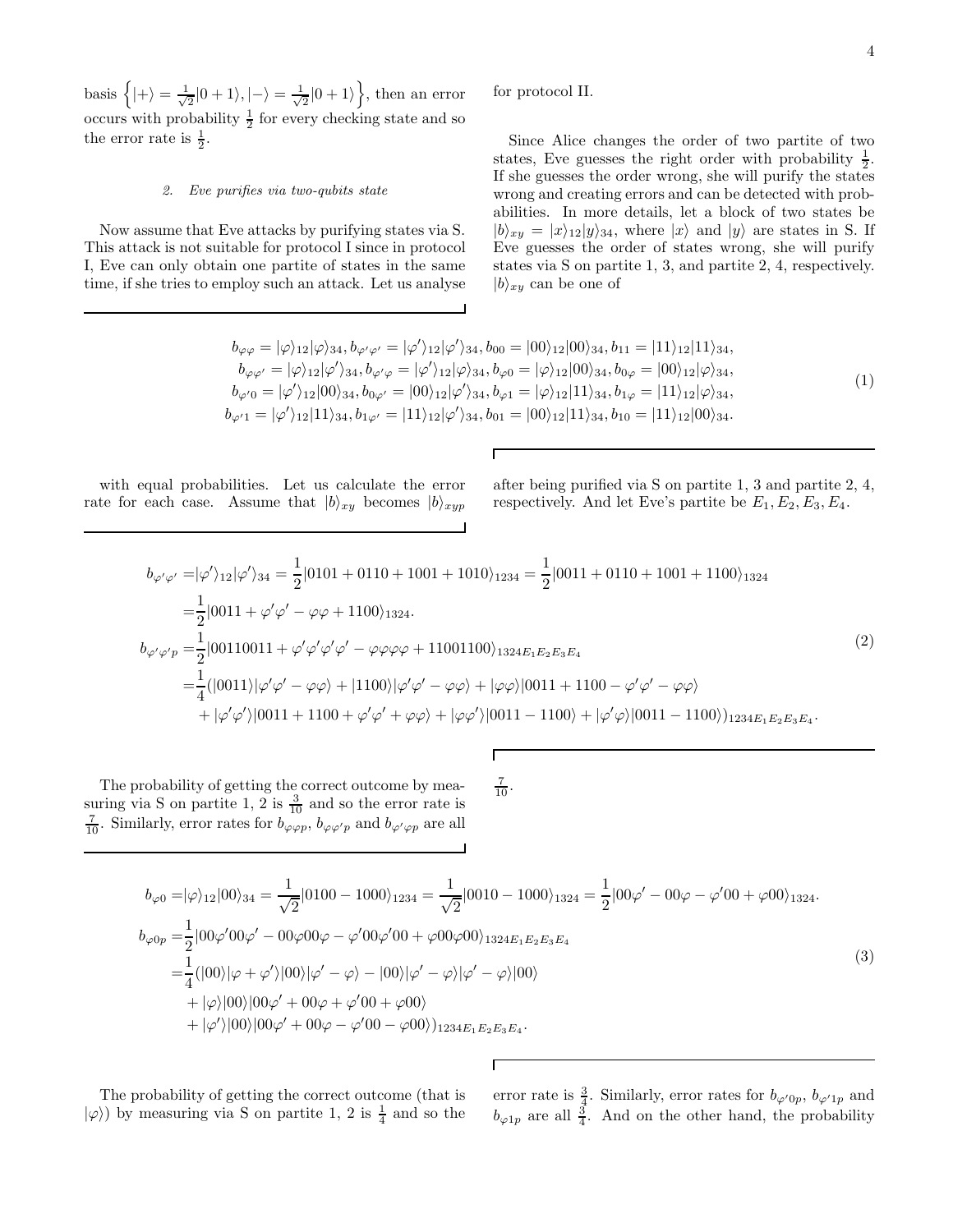of getting the correct outcome by measuring via S on partite 3, 4 (that is  $|00\rangle$ ) is  $\frac{1}{2}$  and so the error rate is  $\frac{1}{2}$ .

Similarly, error rates of 
$$
b_{0p\varphi'}
$$
,  $b_{1p\varphi'}$  and  $b_{1p\varphi}$  are all  $\frac{1}{2}$ .

$$
b_{01} = |00\rangle_{12}|11\rangle_{34} = |0011\rangle_{1234} = |0101\rangle_{1324} = \frac{1}{2}|\varphi\varphi + \varphi\varphi' + \varphi'\varphi + \varphi'\varphi'\rangle_{1324}.
$$
  
\n
$$
b_{01p} = \frac{1}{2}|\varphi\varphi\varphi\varphi + \varphi\varphi'\varphi\varphi' + \varphi'\varphi\varphi'\varphi' + \varphi'\varphi'\varphi'\rangle_{1324E_1E_2E_3E_4}
$$
  
\n
$$
= \frac{1}{4}(|0011\rangle|\varphi + \varphi'\rangle|\varphi + \varphi'\rangle + |1100\rangle|\varphi' - \varphi\rangle|\varphi' - \varphi\rangle
$$
  
\n
$$
+ |\varphi\rangle|\varphi\varphi\varphi - \varphi\varphi'\varphi' - \varphi'\varphi'\varphi + \varphi'\varphi\varphi'\rangle
$$
  
\n
$$
+ |\varphi'\rangle|\varphi\varphi'\varphi - \varphi\varphi\varphi' - \varphi'\varphi\varphi + \varphi'\varphi'\varphi'\rangle)_{1234E_1E_2E_3E_4}.
$$
  
\n(4)

The probability of getting the correct outcome (that is  $|00\rangle$ ) by measuring via S on partite 1, 2 is  $\frac{1}{4}$  and so the error rate is  $\frac{3}{4}$ . Similarly, the error rate of  $b_{10p}$  is  $\frac{3}{4}$ .

$$
b_{00} = |00\rangle_{12}|00\rangle_{34} = |0000\rangle_{1234} = |0000\rangle_{1324}.
$$
  
\n
$$
b_{00p} = |00000000\rangle_{1324E_1E_2E_3E_4} = |00000000\rangle_{1234E_1E_2E_3E_4}.
$$
\n(5)

Г

The probability of getting the correct outcome (that is  $|00\rangle$ ) by measuring via S on partite 1, 2 is 1 and so the error rate is 0. Similarly, the error rate of  $b_{11p}$  is 0.

Now, the average error rate for Eve guessing the order wrong is  $\frac{1}{16}$  ( $4 \times \frac{7}{10}$  +  $4 \times \frac{1}{2}$  +  $4 \times \frac{3}{4}$  +  $2 \times \frac{1}{2}$  +  $2 \times 0$ ) =  $\frac{93}{160}$  and so the whole error rate is  $\frac{93}{320}$  which is larger than  $\frac{1}{4}$ , the error rate of attacking the  $\overline{B}B84$  protocol by purification.

# B. Substituted attack

Let us state the substituted attack. Step 3 of protocol I is not needed in such case and so the efficiency or security can be increased. Eve might take the state sent by Alice herself, measuring it or keeping it until she obtaining more informations. However, Alice and Bob will not continue the procedure until Bob receiving a state. Thus, Eve has to send another state to Bob, instead. Eve might get enough informations after stealing the A partite in protocol I or after Alice publishes the order string s in protocol II. She can measure the state via basis S and so know exactly what Alice sent. But Bob can detect the attack, for the reason Eve might substitute a product state by an entangled state or substitute an entangled state by a product state. In both cases, Bob's measuring outcome might be incorrect.

In more details, in protocol I, if Eve steals the B partite of the state and sends one partite of her state, instead. Since, at this time, Eve is not able to discriminate whether the state is separated or entangled, she can not send a state to Bob and transform it into the state she needs after stealing the A partite, since local transformations (local unitary operations) of a state can not generate or break entanglement. For example, assume that Eve sends a partite of a product state, says partite  $E_1$ of  $|0\rangle_{E_1}|0\rangle_{E_2}$  to Bob and keeps the state sent by Alice in step 4. If after stealing partite A of the state and finding that the state is entangled, for example, be  $|\varphi\rangle$ , she can not prevent her being detectable. Since now no matter what state she sends to Bob, Bob will get a product state and there is at least with probability  $\frac{1}{2}$  he will obtain an error outcome when measuring via basis S. The same argument is suitable if Eve sends a maximally entangled state, instead. In such case, if she finds that Alice sent a product state, she can do nothing to decrease the error rate of Bob less than  $\frac{1}{2}$ . Hence, the error rate is not less than  $\frac{1}{4}$ , for Eve wrongly guessing the state sent by Alice is entangled or separated and then Bob's measuring outcome is incorrect, if so.

These arguments are also hold for protocol II. Since Eve can not know the order of the states before sending her states to Bob, she might send a product state instead of a entangled state or conversely. If so, the error rate on Bob's checking procedure will not less than  $\frac{1}{2}$  and the whole error rate will not less than  $\frac{1}{4}$ .

It is worth remarking that protocol I without step 3 can not employ four Bell states instead of S. The four Bell states can be transformed into each other via local transformations. For this reason, Eve can steal partite B of states sent by Alice while sending a partite of maximally entangled states of her in step 4. Then she can send the other partite with transformations depending on outcomes of her Bell measurements after stealing partite A.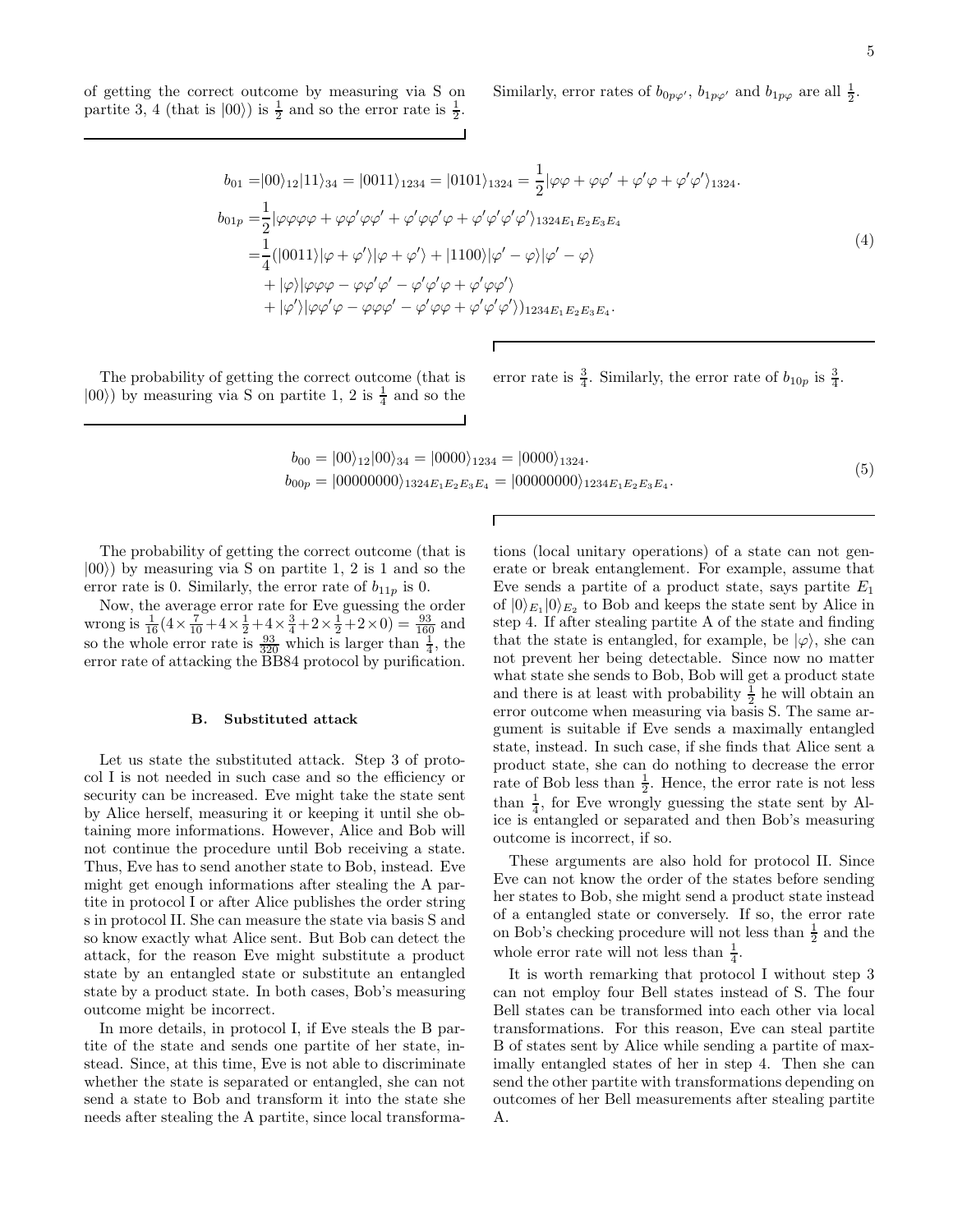#### C. Measure-resend attack

The secure analyses for such attacks are similar to above. If Eve measures via single qubits and resends the states to Bob, then Bob will receive product states. Thus, Bob can detect Eve by outcomes of entangled states sent by Alice. The probability would be at less  $\frac{1}{4}$  for half of checking states be entangled and with probabilities  $\frac{1}{2}$  being incorrect for those states. To against such an attack, step 3 of protocol I is not needed, similar to above.

Eve might choose to measure via two-qubits states. This attack can only happen in protocol II, since Eve can never obtain both partite of states in protocol I when employing a measure-resend attack only. In protocol II, since Eve can not know the orders of states until she finishing her measurement and resending states to Bob, she might change correlations of states. For example, let Eve measure states sent by Alice via basis S, the only basis for Eve might gather the secret key without increasing errors. If she guesses the order incorrect, she will measure partite 1, 3 and partite 2, 4, respectively. If partite 1, 2 are entangled, after Eve's interaction, they become separated. Hence, the probability for Bob obtaining an error for such a state is at least  $\frac{1}{2}$ . If the partite are separated, says, the state be  $|00\rangle$ , without loss generality, there are three cases including Alice sending  $|00\rangle_{12}|00\rangle_{34}$ ,  $|00\rangle_{12}|11\rangle_{34}$  or  $|00\rangle_{12}|\varphi\rangle_{34}$ . Eve will not provide any error in the first case while Eve provides an error with a probability  $\frac{1}{2}$  in the second and  $\frac{3}{4}$  in the third. The arrange error rate is not less than  $\frac{1}{4}$ .

### D. Two stages attack

Two stages attacks only suitable for protocol I, since in protocol II, Alice sends states to Bob in only one stage. Let us assume that Eve attacks protocol I with different strategies, on step 4 and step 6, when Alice sending different partite to Bob. If Eve employs a substituted attack in step 4, she might substitute product states instead of entangled states or substitute entangled states instead of product states, which would increase error rates as in substituted attacks only. If Eve employs measure-resend attacks in step 4, she might break entanglement of states, and errors would be occurred as in measure-resend attacks only.

The only case left is that Eve purifies states in step 4, and measures states in step 6. For example, Eve might purify states via basis  $\{|j\rangle |j = 0, 1\}$  in step 4, twice. The states become  $|0000\rangle_{ABEE'}$ ,  $|1111\rangle_{ABEE'}$ ,  $|\varphi^p\rangle = \frac{1}{\sqrt{2}}$  $\frac{1}{2} |0111 - 1000\rangle_{ABEE'} = \frac{1}{\sqrt{2}}$  $\frac{1}{2}|\varphi\varphi'-\varphi'\varphi\rangle_{AEBE'},$  $|\varphi'^p\rangle = \frac{1}{\sqrt{2}}$  $\frac{1}{2} |0111 + 1000\rangle_{ABEE'} = \frac{1}{\sqrt{2}}$  $\frac{1}{2}|\varphi' \varphi' - \varphi \varphi\rangle_{AEBE'}$ after Eve operates the bit-flip gate on partite E', respectively and corresponding to  $|00\rangle_{AB}, |11\rangle_{AB}, |\varphi\rangle_{AB}, |\varphi\rangle$ After Eve steals partite A, she measures partite AE via basis S. If the outcome is  $|00\rangle$  or  $|11\rangle$ , she knows the state is  $|00\rangle$  or

 $|11\rangle$ , respectively and she sends partite E' to Bob. If the outcome is  $|\varphi'\rangle$ , she operates nothing and sends partite E' to Bob while if the outcome is  $|\varphi\rangle$ , she operates the phase-flip gate on partite E' and sends partite E' to Bob. Here, the attack is undetectable without step 3 and Eve obtains all informations on product states. That is why Alice employs step 3, the decoy states. With these states, Eve's purified attack above can be detected. On such an attack, when Bob measuring decoy states via basis  $\{|+\rangle, |-\rangle\}$ , outcomes are incorrect with half of the probability. That is the error rate on decoy states is  $\frac{1}{2}$ , which can be employed to detect Eve.

## V. IMPLEMENT PROTOCOLS OVER NOISY CHANNELS

We shall give discussions of implementing the protocols over noisy channels including collective dephasing(CD) noises, collective rotation (CR) noises, Pauli noises, amplitude damping(AD) and phase damping(PD) noises and mixtures of them.

#### A. Collective dephasing (CD)

Collective dephasing noises assume that the whole protocol is implemented in a same-time cycle and so the noises affect each qubit equivalently via  $\begin{bmatrix} 1 & 0 \\ 0 & e^{it} \end{bmatrix}$  $\begin{bmatrix} 1 & 0 \\ 0 & e^{i\phi} \end{bmatrix}$ under the computational basis, where  $\phi$  is the parameter depending on the noise. Previous results for such noises including [\[21\]](#page-8-8)[\[22\]](#page-8-9)[\[23\]](#page-8-10)[\[24\]](#page-8-11)[\[40\]](#page-8-27).

For such noises, we shall modify protocol I, step 3, substituting decoy states  $|+\rangle$  by  $|\varphi\rangle$ , and protocol I step 7, measuring via S on decoy states, instead. Protocol II needs not to be modified. Now, Protocol I and protocol II completely immune such noises, since all states in the protocols are changed nothing but global phases when affecting by the noises. The consumption of states in protocol I now becomes 2.5N qubits for a N-bits key string while the protocol II remains unchanged.

#### B. Collective rotation (CR)

Collective rotation noises assume that the whole protocol is implemented in a same-time cycle and so the noises affect each qubit equivalently via  $cos\theta$   $sin\theta$  $sin\theta$  – $cos\theta$ under the computational basis, where  $\theta$  is the parameter depending on the noise and evolving upon time. Previous results for such noises including [\[21](#page-8-8)][\[22\]](#page-8-9)[\[23](#page-8-10)][\[24\]](#page-8-11)[\[40](#page-8-27)].

We shall modify protocol I and II both. Firstly, we substitute S by  $S' = \left\{ |\varphi\rangle_{AB}, |\varphi''\rangle_{AB} = \frac{1}{\sqrt{\pi}} \right\}$  $\frac{1}{2} |00 + 11\rangle_{AB}$ in both protocol I and protocol II. Then in protocol I, decoy states in step 3 are substituted by  $|\varphi\rangle_B$ . And in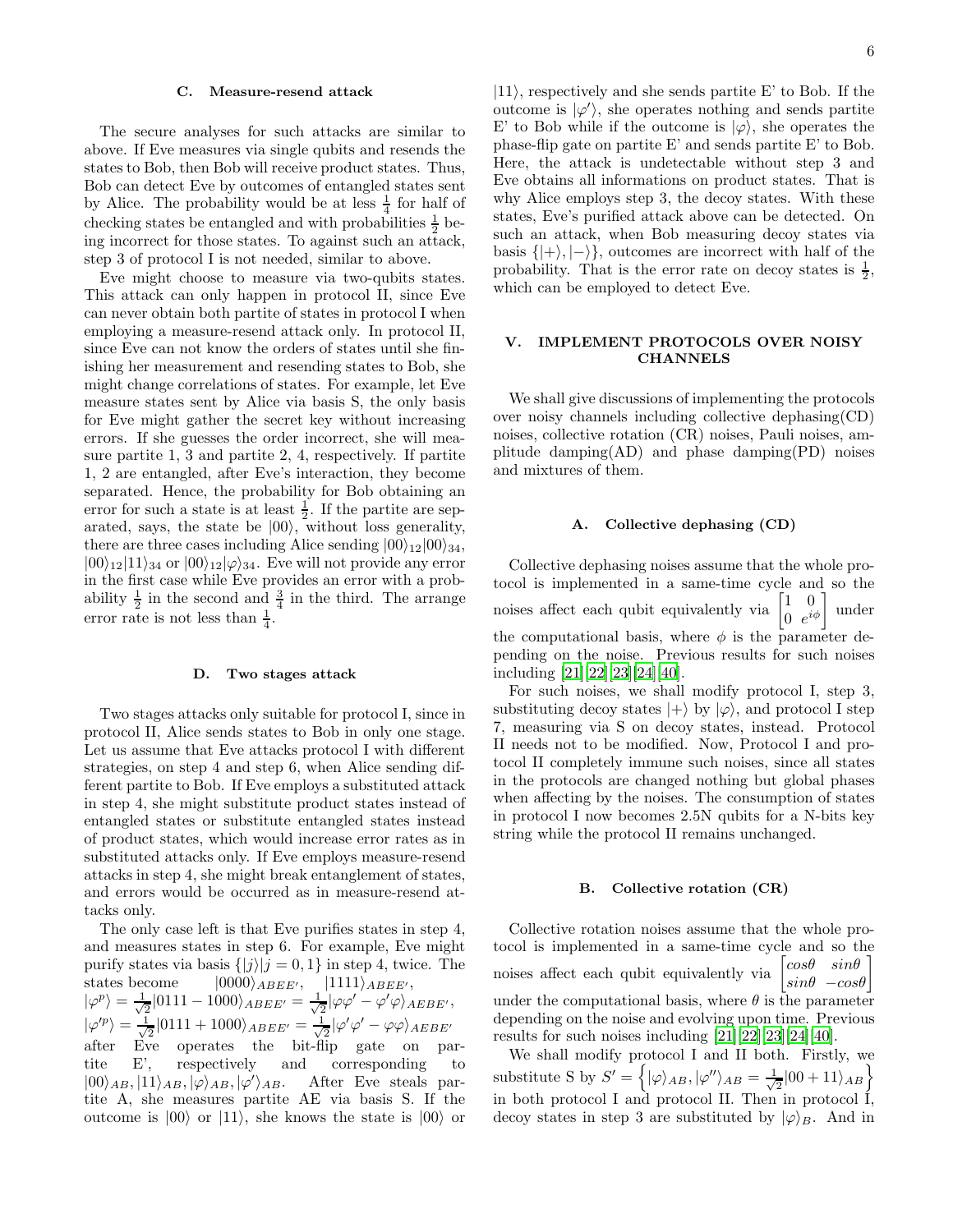step 7, Bob measures via S', instead. The reason for employing S' instead of S is that states in S' are unchanged when affecting by CR while states in S might not. The consumption of states now becomes 5N qubits for protocol I and 4N qubits for protocol II for a N-bits key string.

## C. Pauli noises

Pauli noises act on each qubit via Pauli operators,  $I = \begin{bmatrix} 1 & 0 \\ 0 & 1 \end{bmatrix}, Z = \begin{bmatrix} 1 & 0 \\ 0 & -1 \end{bmatrix}$  $0 -1$  $\begin{bmatrix} 0 & 1 \\ 1 & 0 \end{bmatrix}$ , ZX= $\begin{bmatrix} 0 & 1 \\ -1 & 0 \end{bmatrix}$ . under the computational basis, with probabilities  $p_I$ ,  $p_Z$ ,  $p_X$ ,  $p_{ZX}$ , sum to 1. Previous works including  $[25][26][27][28][40].$  $[25][26][27][28][40].$  $[25][26][27][28][40].$  $[25][26][27][28][40].$  $[25][26][27][28][40].$  $[25][26][27][28][40].$  $[25][26][27][28][40].$  $[25][26][27][28][40].$ 

### 1. One Pauli channel

In one Pauli channels, states suffer two of the four Pauli operators and one of which is I.

Let us assume that states suffer I with a probability p and Z with a probability 1-p.

As for protocol I, to deal with the noise, Alice might prefer to send states supplied by auxiliary partite. She sends two partite together and assumes that they suffer the same effect. In more details, Alice employs states

$$
|00 + \rangle_{ABA'B'}, \qquad |11 + \rangle_{ABA'B'},
$$
  
\n
$$
|\varphi + \rangle_{ABA'B'} = \frac{1}{\sqrt{2}}|(01 - 10) + \rangle_{ABA'B'},
$$
  
\n
$$
|\varphi' + \rangle_{ABA'B'} = \frac{1}{\sqrt{2}}|(01 + 10) + \rangle_{ABA'B'},
$$

instead of  $|00\rangle_{AB}$ ,  $|11\rangle_{AB}$ ,  $|\varphi\rangle_{AB}$ ,  $|\varphi'\rangle_{AB}$ , respectively. Alice always sends partite A, A' together and B, B' together and assumes that partite A, A' always suffer the same effect while partite B, B' always suffer the same effect. The same method and assumption are also applied for decoy states in step 3, that is Alice employs  $|++\rangle_{BB'}$ as decoy states. After Bob receives states (step 4 and step 6), he measures partite A', and B', respectively, via basis  $\{|+\rangle, |-\rangle\}$ . If the outcomes are  $|+\rangle$ , he does nothing, while he transforms partite A or B via the Pauli operator Z if the outcome is  $|-\rangle$  on partite A' or B', respectively, and then continues the procedure (step 7). Hence, the auxiliary partite are employed for detecting whether states are influenced by Z and if so, Bob corrects them via Z.

As for protocol II, Alice does nothing but always sends a block of four qubits together and assumes that they suffer the same effect. Now all states are changed nothing but global phases, which affect nothing.

These arguments are also suitable for states suffering I with a probability p and X with a probability 1-p. Alice and Bob only need to employ  $|+\rangle$ ,  $|-\rangle$  instead of  $|0\rangle$ ,  $|1\rangle$ , that is Alice provides  $H = \begin{bmatrix} 1 & 1 \\ 1 & 1 \end{bmatrix}$  $1 -1$  on all partite of states she creates and Bob operates H on all states he obtains

before measuring. And for states suffering I with a probability p and ZX with a probability 1-p, they provide operator  $H' = \begin{bmatrix} 1 & 1 \\ 1 & 1 \end{bmatrix}$  $i - i$ instead of H.

#### 2. Two Pauli channel

In two Pauli channels,  $p_I$ ,  $p_Z$ ,  $p_X$ ,  $p_{ZX}$  might all be non-zero, and so the final states might be completely mixed. We follow the above method to deal with such noises.

For protocol I, Alice employs states

 $|00 + +00\rangle_{ABA'B'A''B''},$   $|11 + +00\rangle_{ABA'B'A''B''},$  $|\varphi+{+}00\rangle_{ABA'B'A''B''}=\frac{1}{\sqrt{2}}$  $\frac{1}{2} |(01-10)+00\rangle_{ABA'B'A''B''},$  $|\varphi'++00\rangle_{ABA'B'A''B''}=\frac{1}{\sqrt{2}}$  $\frac{1}{2} |(01+10)+00\rangle_{ABA'B'A''B''}$ instead of  $|00\rangle_{AB}$ ,  $|11\rangle_{AB}$ ,  $|\varphi\rangle_{AB}$ ,  $|\varphi'\rangle_{AB}$ , respectively, and decoy states become  $| + +0\rangle_{BB'B''}$ , instead of  $| + \rangle_B$ . Alice always sends partite A, A', A" together and B, B', B" together and assumes that partite A, A', A" always suffer the same effect while partite B, B', B" always suffer the same effect. After Bob receives states (step 4 and step 6), he measures partite A', A" and B', B", respectively, via basis  $\{|+\rangle, |-\rangle\}$  for A', B' and basis  $\{|0\rangle, |1\rangle\}$  for A", B". If the outcomes on A', A" are  $|+\rangle$  and  $|0\rangle$ , he does nothing, while he transforms partite A via the operator Z, X, XZ if the outcomes are  $|-\rangle$  and  $|0\rangle$ ,  $|+\rangle$  and  $|1\rangle$ ,  $|-\rangle$  and  $|1\rangle$  on A' and A", respectively. The same manipulations are also applied for partite B, B' and B". Then he continues the procedure (step 7). Hence, the auxiliary partite are employed for detecting whether states are influenced by Z, X, ZX and if so, Bob corrects them via Z, X, XZ, respectively.

As for protocol II, Alice only needs to employ exactly one auxiliary partite for each block while qubits of the auxiliary partite are always be  $|0\rangle$ . Bob operates via X on the ordinary state when getting the outcome  $|1\rangle$ by measuring via basis  $\{|0\rangle, |1\rangle\}$  on the auxiliary partite of the state while he does nothing, otherwise. This is because operator Z affects nothing for protocol II and so they only need to confirm whether operator X is applied, that is whether states are affected by X or ZX. Other procedures are similar to above.

# D. Phase damping (PD) and Amplitude damping (AD)

Phase damping noises have kraus operators  $E_0 = \begin{bmatrix} \sqrt{1-p} & 0 \\ 0 & E_1 \end{bmatrix}$   $E_1 = \begin{bmatrix} \sqrt{p} & 0 \\ 0 & E_2 \end{bmatrix}$   $E_2 = \begin{bmatrix} 0 & 0 \\ 0 & E_2 \end{bmatrix}$  where  $\int_{1}^{p} \sqrt{1-p}$  $\left[\begin{array}{cc} E_1 \end{array}\right] = \left[\begin{array}{cc} \sqrt{p} & 0 \ 0 & 0 \end{array}\right] E_2 = \left[\begin{array}{cc} 0 & 0 \ 0 & \sqrt{p} \end{array}\right]$  $0 \sqrt{p}$ where p is the error rate, which means that a state sent by the channel has a probability 1-p remains unchanged and a probability p suffers errors.

f Amplitude damping noises have kraus operators  $E_0 =$ 1 0  $\overline{0}$   $\sqrt{1-p}$  $E_1 = \begin{bmatrix} 0 & \sqrt{p} \\ 0 & 0 \end{bmatrix}$  where p is the error rate,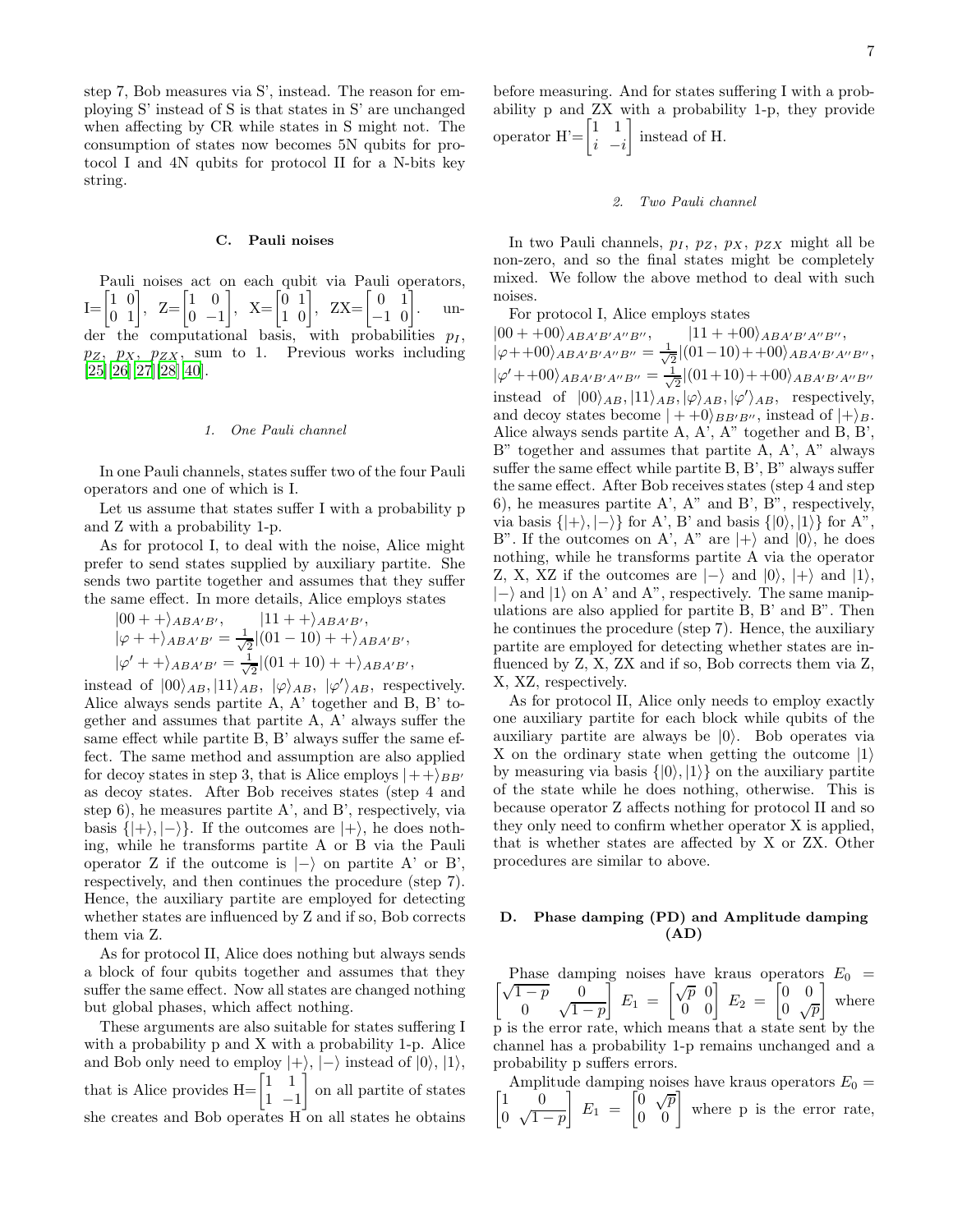For such noises, Alice can employ states

$$
|0101\rangle_{AA'BB'}, \qquad |1010\rangle_{AA'BB'},
$$
  
\n
$$
|\psi\rangle_{AA'BB'} = \frac{1}{\sqrt{2}}|0110 - 1001\rangle_{AA'BB'},
$$
  
\n
$$
|\psi'\rangle_{AA'BB'} = \frac{1}{\sqrt{2}}|0110 + 1001\rangle_{AA'BB'}
$$

instead of  $|00\rangle_{AB}$ ,  $|11\rangle_{AB}$ ,  $|\varphi\rangle_{AB}$ ,  $|\varphi'\rangle_{AB}$ , respectively, and decoy states  $|\varphi'\rangle_{BB'}$  instead of  $|+\rangle_B$ . That is Alice employs an auxiliary partite for each partite, setting ordinary states of auxiliary partite to be  $|1\rangle$ , then provides C-NOT gates on auxiliary partite. Alice always sends partite A and A', partite B and B' together to assume that partite A and A' always suffer the same effect of noises and so do partite B and B'. For Bob, after receiving states, he firstly descords states which losing some partite. The states left are those states not affected by noises. Bob then provides C-NOT gates on those states then continuous step 7. The above arguments are suitable for both protocol I and protocol II.

#### E. Mixture of noises

To deal with mixtures of noises, one might consider a technique called decoherence-free subspace[\[41\]](#page-8-28)[\[42\]](#page-8-29)[\[43](#page-8-30)][\[44\]](#page-8-31)[\[45](#page-9-0)][\[46\]](#page-9-1)[\[47\]](#page-9-2)[\[48\]](#page-9-3). Decoherencefree states are invariant under collective noisies and our arguments for AD and PD noises shall also be applied. However, there is only one decoherence-free state in a two qubits system which can not be employed for coding. For a four qubits system, that is  $C^4 \otimes C^4$ , decoherencefree subspace is of 2-dimensions. Thus, coding might be applied in such a system with orthogonal states.

## VI. CONCLUSION

In this paper, we give two quantum key distribution protocols based on orthogonal states. Protocol I consumes more but needs not to employ an orderrearrangement technique while protocol II consumes less with an order-rearrangement technique. Both protocols employ the same set of coding states, of which half are maximally entangled and the other half are separated. We demonstrate the advantages of the protocols, comparing with certain previous protocols and we provide secure proofs of them. Arguments of implementing the protocols over noisy channels are also proposed.

Our protocols, on one hand, are highly efficient. In protocol II, all states are employed for key states except those for checking, which are always assumed to be half of the states like in the BB84 protocol while in protocol I, another 12.5 percents of states are employed for decoy states but needs not to employ order-rearrangement techniques. Our protocols need not to employ a full Bell measurement which might be lowly efficient. The states we employ are half maximally entangled and half separated. On the other hand, our protocols can be modified for noisy environments and more robust comparing with several previous protocols. For example, collective daphasing noises affect nothing in protocol II while protocol I only needs to be modified a bit to against such noises.

As for remaining problems. One could consider implementing such protocols over other noisy channels. Another direction could be experimental realizations of the protocols. We also mention that another obstacle on implementing such protocols, including the two protocols, other order-rearrangement protocols or even the BB84 protocol with a Haramard gate, is that one needs to employ a quantum memory. Therefore, discussions of a quantum memory might be significant.

- <span id="page-7-0"></span>[1] P. Shor, Algorithms for quantum computation: discrete logarithms and factoring, In Proceedings of 35th Annual Symposium on the Foundations of Computer Science, IEEE Computer Society Press, Los Alamitos, CA , 124 (1994).
- <span id="page-7-1"></span>[2] C. H. Bennett and G. Brassard, Quantum cryptography: Public key distribution and coin tossing, in *Proc of IEEE* International Conference on Computers (1984).
- <span id="page-7-2"></span>[3] P. W. Shor and J. Preskill, Simple proof of security of the bb84 quantum key distribution protocol, Physical Review Letters 85, 441 (2000).
- <span id="page-7-3"></span>[4] A. K. Ekert, Quantum cryptography based on bell's theorem, Physical Review Letters 67, 661 (1991).
- <span id="page-7-4"></span>C. Bennett, G. Brassard, and N. Mermin, Quantum cryptography without bell's theorem, In Proceedings of 35th Annual Symposium on the Foundations of Computer Science, IEEE Computer Society Press, Los Alamitos, CA , 124 (1994).
- <span id="page-7-5"></span>[6] D. Bruss, Optimal eavesdropping in quantum cryptogra-

phy with six states, Physical Review Letters 81 (1998).

- <span id="page-7-6"></span>[7] N. J. Cerf, M. Bourennane, A. Karlsson, and N. Gisin, Security of quantum key distribution using d-level systems, Physical Review Letters 88, 127902 (2002).
- <span id="page-7-7"></span>[8] L. Goldenberg and L. Vaidman, Quantum cryptography based on orthogonal states, [Physical Review Letters](https://doi.org/10.1103/physrevlett.75.1239) 75, 1239–1243 (1995).
- <span id="page-7-8"></span>[9] F.-G. Deng and G. L. Long, Controlled order rearrangement encryption for quantum key distribution, Physical Review A 68, [10.1103/physreva.68.042315](https://doi.org/10.1103/physreva.68.042315) (2003).
- <span id="page-7-9"></span>[10] C. Shukla, N. Alam, and A. Pathak, Protocols of quantum key agreement solely using bell states and bell measurement, [Quantum Information Processing](https://doi.org/10.1007/s11128-014-0784-0) 13, 2391–2405 (2014).
- <span id="page-7-10"></span>[11] A. D. Zhu, Y. Xia, Q. B. Fan, and S. Zhang, Secure direct communication based on secret transmitting order of particles, Physical Review A 73, 457 (2006).
- <span id="page-7-11"></span>[12] P. Yadav, R. Srikanth, and A. Pathak, Two-step orthogonal-state-based protocol of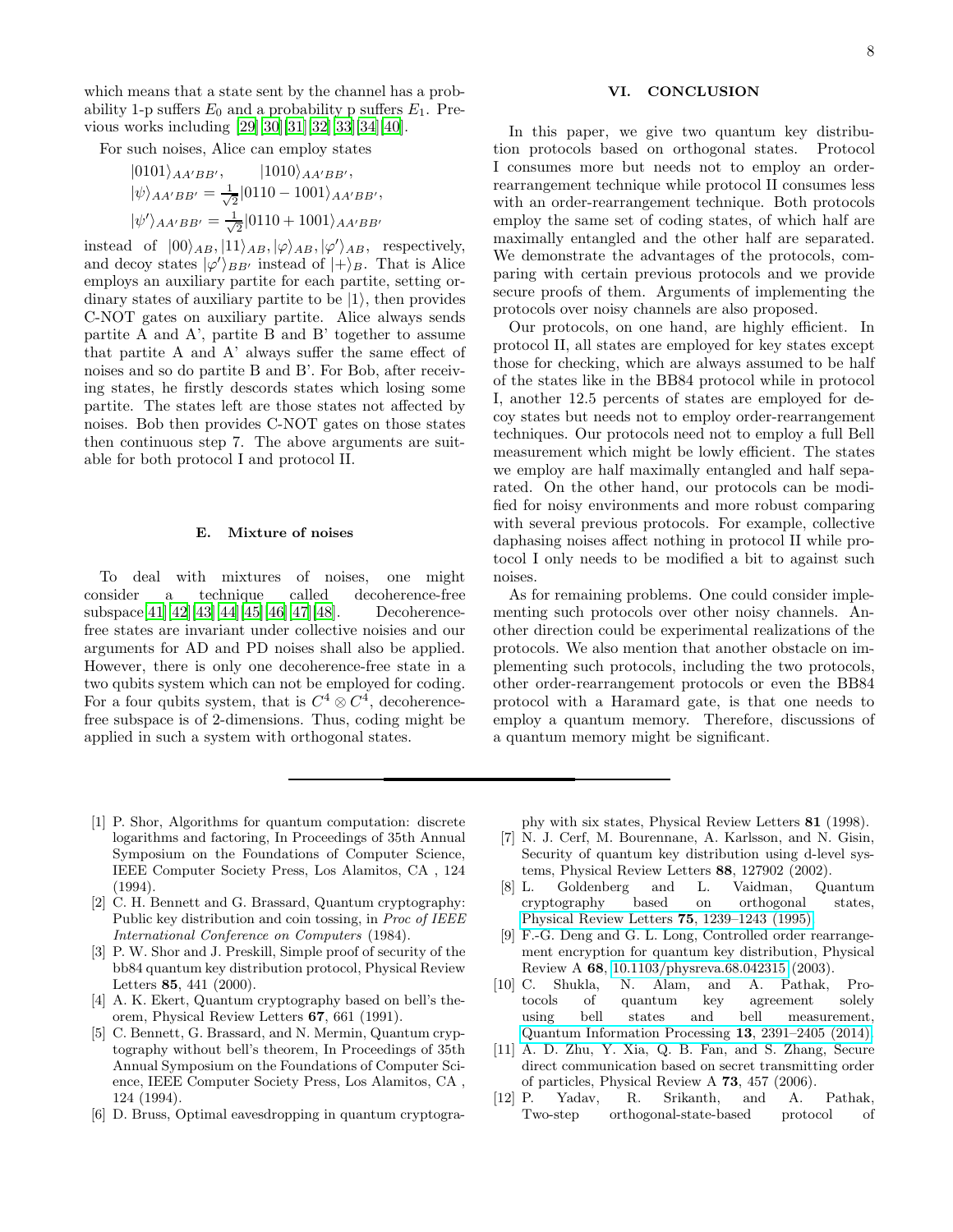quantum secure direct communication with the help of order-rearrangement technique, [Quantum Information Processing](https://doi.org/10.1007/s11128-014-0825-8) 13, 2731–2743 (2014).

- <span id="page-8-0"></span>[13] C. Shukla, A. Pathak, and R. Srikanth, Beyond the goldenberg-vaidman protocol: Secure and efficient quantum communication using arbitrary, orthogonal, multiparticle quantum states, International Journal of Quantum Information 10, 1241009 (2013).
- <span id="page-8-1"></span>[14] G.-P. Guo, C.-F. Li, B.-S. Shi, J. Li, and G.- C. Guo, Quantum key distribution scheme with orthogonal product states, Physical Review A 64, [10.1103/physreva.64.042301](https://doi.org/10.1103/physreva.64.042301) (2001).
- <span id="page-8-2"></span>[15] S. Aravinda, A. Banerjee, A. Pathak, and R. Srikanth, Orthogonal-state-based cryptography in quantum mechanics and local post-quantum theories, [International Journal of Quantum Information](https://doi.org/10.1142/s0219749915600205) 12, 1560020
- <span id="page-8-3"></span>[16] G. P. He, Quantum key distribution based on orthogonal states allows secure quantum bit commitment,
- <span id="page-8-4"></span>[17] C. Shukla, A. Banerjee, A. Pathak, and R. Srikanth, Secure quantum communication with orthogonal states, International Journal of Quantum Information 14, 1640021 (2016).
- <span id="page-8-5"></span>[18] T. G. Noh, Counterfactual quantum cryptography, Physical Review Letters 103, 230501 (2009).
- <span id="page-8-6"></span>[19] A. Avella, G. Brida, I. P. Degiovanni, M. Genovese, M. Gramegna, and P. Traina, Experimental quantumcryptography scheme based on orthogonal states, Physi-cal Review A 82, [10.1103/physreva.82.062309](https://doi.org/10.1103/physreva.82.062309) (2010).<br>[20] H. Akshata Shenoy, R. Srikanth, a
- <span id="page-8-7"></span>Akshata Shenoy, R. Srikanth, and<br>Srinivas. Semi-counterfactual cryptography. T. Srinivas, Semi-counterfactual cryptography, [EPL \(Europhysics Letters\)](https://doi.org/10.1209/0295-5075/103/60008) 103, 60008 (2013).
- <span id="page-8-8"></span>[21] X. H. Li, B. K. Zhao, Y. B. Sheng, F. G. Deng, and H. Y. Zhou, Fault tolerant quantum key distribution based on quantum dense coding with collective noise, International Journal of Quantum Information 7, (2009).
- <span id="page-8-9"></span>[22] X.-H. Li, F.-G. Deng, and H.-Y. Zhou, Efficient quantum key distribution over a collective noise channel, Physical Review A 78, [10.1103/physreva.78.022321](https://doi.org/10.1103/physreva.78.022321) (2008).
- <span id="page-8-10"></span>[23] Y.-B. Sheng and F.-G. Deng, Efficient quantum entanglement distribution over an arbitrary collective-noise channel, Physical Review A 81, [10.1103/physreva.81.042332](https://doi.org/10.1103/physreva.81.042332) (2010).
- <span id="page-8-27"></span><span id="page-8-11"></span>[24] J. C. Boileau, D. Gottesman, R. Laflamme, D. Poulin, and R. W. Spekkens, Robust polarization-based quantum key distribution over a collective-noise channel, Physical Review Letters 92, [10.1103/physrevlett.92.017901](https://doi.org/10.1103/physrevlett.92.017901)  $(2004).$
- <span id="page-8-28"></span><span id="page-8-12"></span>[25] G. Smith and J. A. Smolin, Degenerate quantum codes for pauli channels, Physical Review Letters 98, [10.1103/physrevlett.98.030501](https://doi.org/10.1103/physrevlett.98.030501) (2007).
- <span id="page-8-29"></span><span id="page-8-13"></span>[26] J. Fern and K. B. Whaley, Lower bounds on the nonzero capacity of pauli channels, Physical Review A 78, [10.1103/physreva.78.062335](https://doi.org/10.1103/physreva.78.062335) (2008).
- <span id="page-8-14"></span>[27] D. G. Fischer, H. Mack, M. A. Cirone, and M. Freyberger, Enhanced estimation of a noisy quantum channel using entanglement, Physical Review A 64, [10.1103/physreva.64.022309](https://doi.org/10.1103/physreva.64.022309) (2001).
- <span id="page-8-31"></span><span id="page-8-30"></span><span id="page-8-15"></span>[28] A. Chiuri, V. Rosati, G. Vallone, S. Pádua, H. Imai, S. Giacomini, C. Macchiavello, and P. Mataloni, Experimental realization of optimal noise estimation for a general pauli channel, Physical Review Letters 107, [10.1103/physrevlett.107.253602](https://doi.org/10.1103/physrevlett.107.253602) (2011).
- <span id="page-8-16"></span>[29] K. Thapliyal and A. Pathak, Applications of quan-

tum cryptographic switch: various tasks related to controlled quantum communication can be performed using bell states and permutation of particles, [Quantum Information Processing](https://doi.org/10.1007/s11128-015-0987-z) 14, 2599–2616 (2015).

- <span id="page-8-17"></span>[30] V. Sharma, C. Shukla, S. Banerjee, and A. Pathak, Controlled bidirectional remote state preparation in noisy environment: a generalized view, [Quantum Information Processing](https://doi.org/10.1007/s11128-015-1038-5) 14, 3441–3464 (2015).
- <span id="page-8-18"></span>[31] S. Omkar, R. Srikanth, and S. Banerjee, Dissipative and non-dissipative singlequbit channels: dynamics and geometry, [Quantum Information Processing](https://doi.org/10.1007/s11128-013-0628-3) 12, 3725–3744 (2013).
- <span id="page-8-19"></span>[32] Q. A. Turchette, C. J. Myatt, B. E. King, C. A. Sackett, D. Kielpinski, W. M. Itano, C. Monroe, and D. J. Wineland, Decoherence and decay of motional quantum
- $(2014)$ tates of a trapped atom coupled to engineered reservoirs, Physical Review A 62, 53807.
- <span id="page-8-26"></span><span id="page-8-25"></span><span id="page-8-24"></span><span id="page-8-23"></span><span id="page-8-22"></span><span id="page-8-21"></span><span id="page-8-20"></span>[33] Y. S. Kim, J. C. Lee, O. Kwon, and Y. H. Kim, Protecting
- [Journal of Physics A: Mathematical and Theoretical](https://doi.org/10.1088/1751-8113/44/44/445305) 44, 445305 (20thh)glement from decoherence using weak measurement and quantum measurement reversal, Nature Physics 8, 117 (2012).
	- [34] X. Xiao, Y. Yao, Y. M. Xie, X. H. Wang, and Y. L. Li, Protecting entanglement from correlated amplitude damping channel using weak measurement and quantum measurement reversal, Quantum Information Processing 15, 3881 (2016).
	- [35] R. D. Sharma, K. Thapliyal, A. Pathak, A. K. Pan, and A. De, Which verification qubits perform best for secure communication in noisy channel?, [Quantum Information Processing](https://doi.org/10.1007/s11128-015-1207-6) 15, 1703–1718 (2015).
	- [36] R. Srikanth and S. Banerjee, Squeezed generalized amplitude damping channel, Physical Review A 77, [10.1103/physreva.77.012318](https://doi.org/10.1103/physreva.77.012318) (2008).
	- [37] N. Srinatha, S. Omkar, R. Srikanth, S. Banerjee, and A. Pathak, The quantum cryptographic switch, [Quantum Information Processing](https://doi.org/10.1007/s11128-012-0487-3) 13, 59–70 (2012).
	- [38] K. Thapliyal, S. Banerjee, A. Pathak, S. Omkar, and V. Ravishankar, Quasiprobability distributions in open quantum systems: Spin-qubit systems, [Annals of Physics](https://doi.org/10.1016/j.aop.2015.07.029) 362, 261–286 (2015).
	- [39] K. Thapliyal, S. Banerjee, and A. Pathak, Tomograms for open quantum systems: In(finite) dimensional optical and spin systems, [Annals of Physics](https://doi.org/10.1016/j.aop.2016.01.010) 366, 148–167 (2016).
	- [40] H. Shu, C.-Y. Zhang, Y.-Q. Chen, and Z.-J. Zheng, Entanglement-based quantum key distribution over noisy channels, (2021).
	- [41] M. Bourennane, M. Eibl, S. Gaertner, C. Kurtsiefer, A. Cabello, and H. Weinfurter, Decoherencefree quantum information processing with fourphoton entangled states, Physical Review Letters 92, [10.1103/physrevlett.92.107901](https://doi.org/10.1103/physrevlett.92.107901) (2004).
	- [42] Z. D. Walton, A. F. Abouraddy, A. V. Sergienko, B. E. A. Saleh, and M. C. Teich, Decoherence-free subspaces in quantum key distribution, Physical Review Letters 91, [10.1103/physrevlett.91.087901](https://doi.org/10.1103/physrevlett.91.087901) (2003).
	- [43] Z.-Q. Yin, Y.-B. Zhao, Z.-W. Zhou, Z.-F. Han, and G.- C. Guo, Decoy states for quantum key distribution based on decoherence-free subspaces, Physical Review A 77, [10.1103/physreva.77.062326](https://doi.org/10.1103/physreva.77.062326) (2008).
	- [44] Q. Zhang, J. Yin, T.-Y. Chen, S. Lu, J. Zhang, X.-Q. Li, T. Yang, X.-B. Wang, and J.-W. Pan, Experimental fault-tolerant quantum cryptography in a decoherence-free subspace, Physical Review A 73,